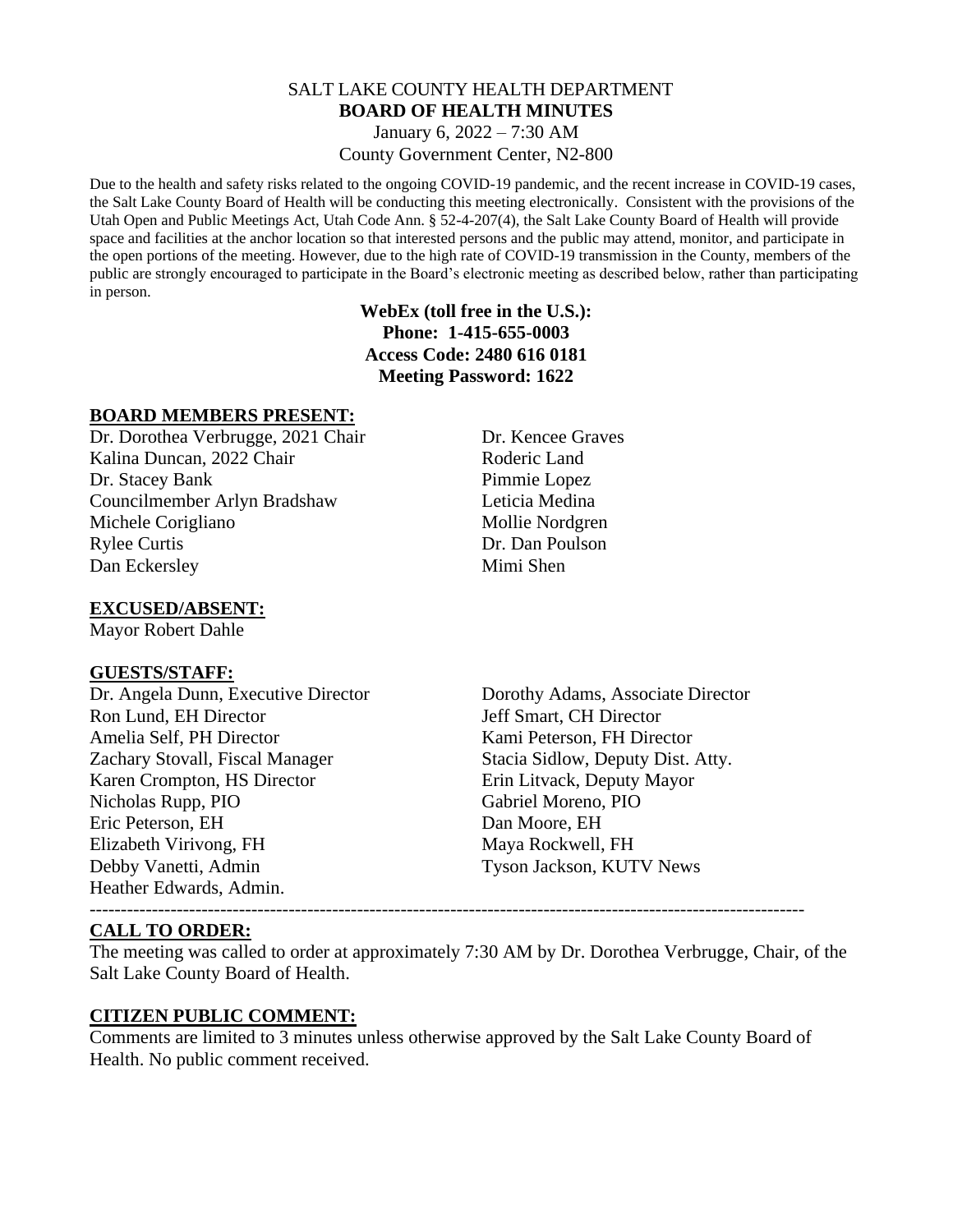Board of Health Minutes January 6, 2022 Page 2

# **MINUTES:**

Dr. Dorothea Verbrugge, Chair, asked if there was a motion to approve the minutes from the December 2, 2021, Board of Health meeting. *The motion was made by Councilmember Bradshaw, seconded by Leticia Medina, to approve the minutes from the December 2, 2021, Board of Health meeting.* The motion passed unanimously, showing that all Board members present voted "Aye." Board members Pimmie Lopez and Roderic Land were not present for the vote.

Dr. Dorothea Verbrugge, Chair, asked if there was a motion to approve the minutes from the December 15, 2021, Board of Health meeting with Salt Lake County's Legislative Delegation. *The motion was made by Mollie Nordgren, seconded by Rylee Curtis, to approve the minutes from the December 15, 2021, Board of Health meeting.* The motion passed unanimously, showing that all Board members present voted "Aye," with the exception of Michele Corigliano who abstained. Board members Pimmie Lopez and Roderic Land were not present for the vote.

### **CHAIR'S REPORT:**

#### *Excused Board Members*

Dr. Verbrugge informed the Board that Mayor Dahle asked to be excused from the meeting today.

#### *New Board Members*

Dr. Verbrugge welcomed new Board members Dr. Stacey Bank and Dr. Kencee Graves and asked each of them to give a brief background introduction.

### *2022 Board of Health Meeting Schedule*

Dr. Verbrugge asked the Board to approve the 2022 Board of Health meeting schedule. *The motion was made by Councilmember Bradshaw, seconded by Pimmie Lopez, to approve the 2022 meeting schedule.* The motion passed showing all Board members present voted "Aye."

### **INSTALLATION OF THE 2022 BOARD OFFICERS:**

Dr. Verbrugge stated the nominating committee recommends Leticia Medina for the 2022 2<sup>nd</sup> Vice Chair. *The motion was made by Mimi Shen, seconded by Councilmember Bradshaw, to approve Leticia Medina as the 2022 2nd Vice Chair.* The motion passed unanimously, showing that all Board members present voted "Aye." Board members Pimmie Lopez and Roderic Land were not present for the vote.

Dr. Verbrugge asked for a motion to approve the 2022 1 st Vice Chair, Michele Corigliano. *The motion was made by Mollie Nordgren, seconded by Kalina Duncan, to approve Michele Corigliano as the*  2022 1<sup>st</sup> Vice Chair. The motion passed unanimously, showing that all Board members present voted "Aye." Board members Pimmie Lopez and Roderic Land were not present for the vote.

Dr. Verbrugge asked for a motion to approve the 2022 Chair, Dr. Dorothea Verbrugge. *The motion was made by Kalina Duncan, seconded by Councilmember Bradshaw, to approve Michele Corigliano as the 2022 Chair.* The motion passed unanimously, showing that all Board members present voted "Aye." Board members Pimmie Lopez and Roderic Land were not present for the vote.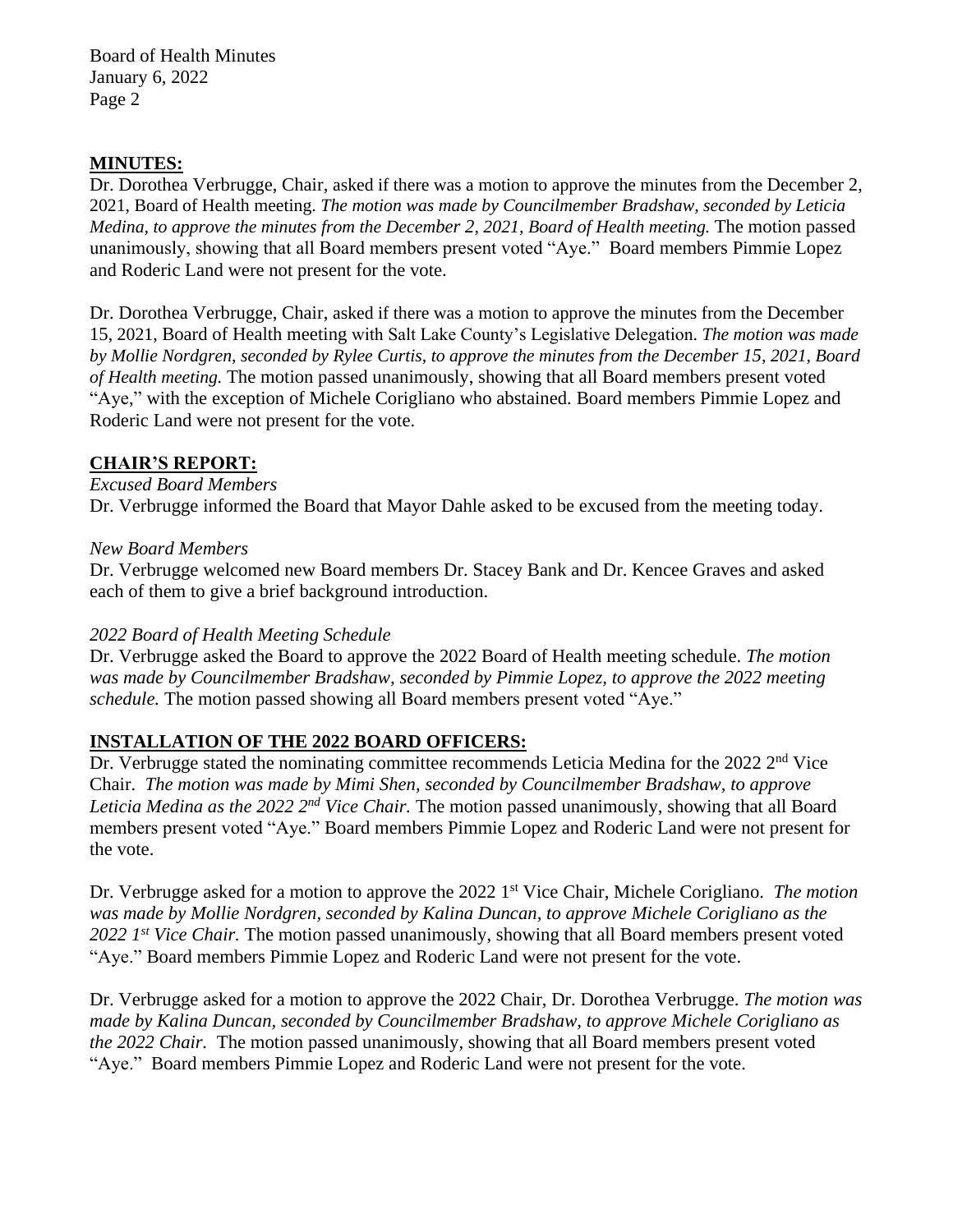Board of Health Minutes January 6, 2022 Page 3

# **DIRECTOR***'***S REPORT:**

Dr. Angela Dunn thanked Dr. Dorothea Verbrugge for her service as the 2021 Board Chair. *New Division Directors*

Dr. Angela Dunn introduced Amelia Self, Population Health Division Director, and Kami Peterson, Family Health Division Director, both recently hired into their positions, and asked each of them to give a brief background introduction

### *Microenterprise Home Kitchen*

Dr. Angela Dunn informed the Board that the department recently received a permit application for a home microenterprise kitchen which is a non-commercial kitchen that can prepare food for public sell in a home kitchen, as a result of recent legislation during the 2020 and 2021 sessions. The department will prepare an update to the fee schedule, to include this new permit option, at a future Board meeting.

# *Department Reaccreditation*

.

Dr. Angela Dunn informed Board members that the department is currently seeking reaccreditation with the Public Health Accreditation Board (PHAB) and have been responding to additional information requested by PHAB through a virtual site visit. She stated that the department will provide an accreditation update at the February Board meeting.

# **COVID-19 UPDATE:**

Dr. Angela Dunn, Elizabeth Virivong, Immunization Program Manager, and Maya Rockwell, Testing Coordinator, presented information on the department COVID response with a Power Point presentation. Slides included:

- Overview
- Cases Are Increasing Rapidly
- First Test Report Date
- Case Rates by Zip Code
- Most Cases Are Unvaccinated, but Breakthroughs Are on the Rise
- ICU Hospitalizations due to COVID-19
- Hospitalizations Are Increasing
- New Hospitalizations/Day (Peak)
- Salt Lake County ICUs Are at Capacity Today
- Hospitalization by Zip Code Since  $9/1/21$
- Unvaccinated Has Had Over 1,000 More Hospitalizations than Vaccinated Since 9/1/21
- Percentage of SLCo Residents 12+ Are Vaccinated
- 35% of Eligible Vaccinated Residents Have Boosters
- First-Dose Vaccinations For 5-11 Years Old's
- 21.3% of 5-11 Year Old's Fully Vaccinated
- Options for Shortening Isolation If you Test Positive for COVID-19
- Options for Shortening Quarantine If you Are Exposed to COVID-19
- Options for Shortening Quarantine If you Are Exposed to COVID-19 (Slide 2)
- Vaccine Efforts and Updates
- Testing